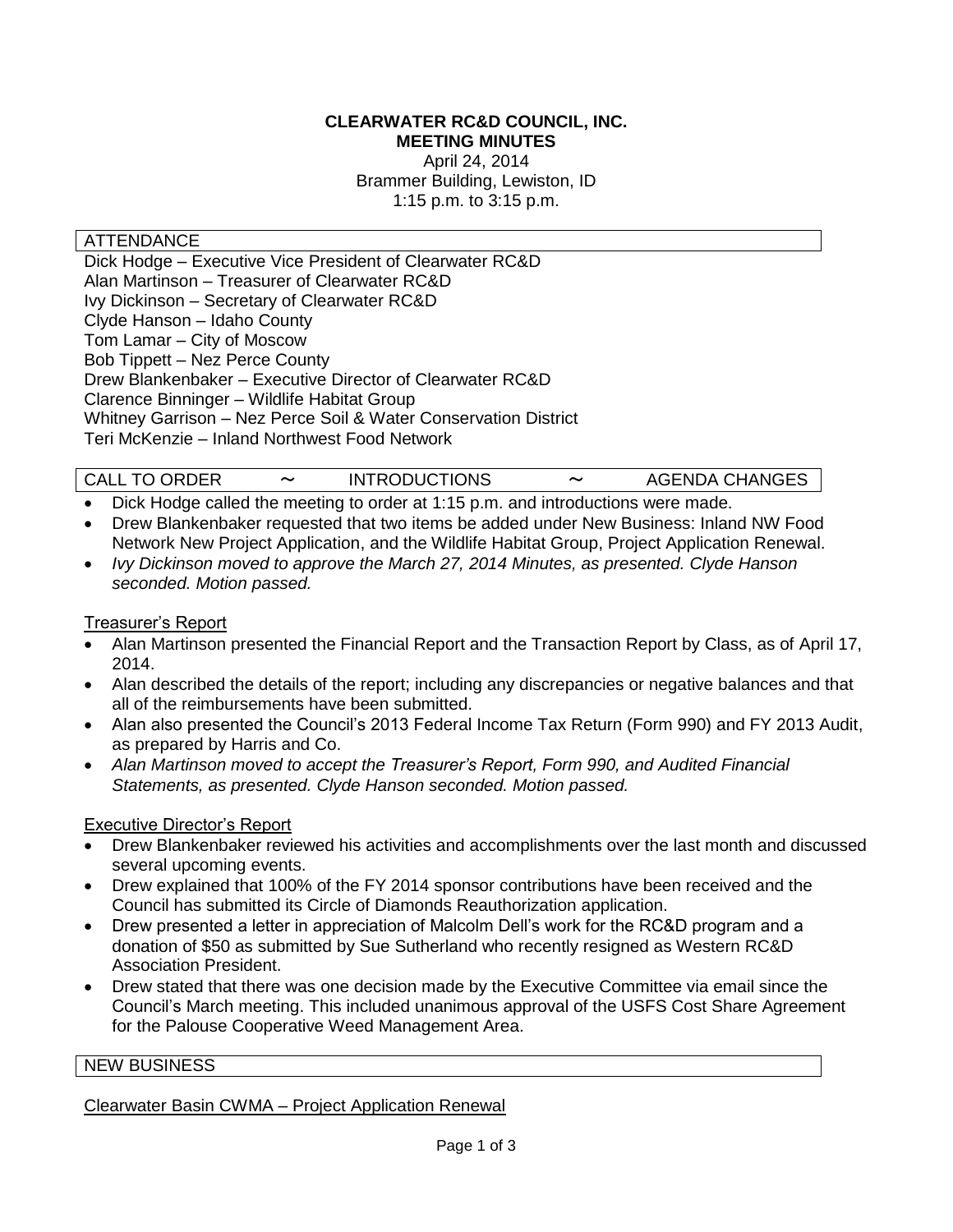- Alan Martinson presented a Project Application Renewal from the Palouse Basin Cooperative Weed Management Area.
- Alan stated that there were no substantive changes to the operation of the project since the Council originally agreed to accept the project.
- The Council discussed the benefits of continuing to provide fiscal sponsorship to the project.
- *Alan Martinson moved to approve the "Clearwater Basin Cooperative Weed Management Area" Project Application Renewal, as presented. Ivy Dickinson seconded. Motion passed.*

## Idaho Firewise – New Contract and Agreement Modification

- Ivy Dickinson provided an update on the new agreement modification for Idaho Firewise and a new program manager position to be based in Boise. The agreement and professional services contract have not been finalized, but the target start date for the new position is June 1.
- Ivy provided an overview of the scope of work for the position and explained how the position will further Idaho Firewise's efforts in southern Idaho.
- Ivy explained that the initial contract will be for an initial six month period and that the Council will need to vote on the contract at a future date, once a Consultant is selected and prior to the commencement of the work.

## FY 2015 Sponsor Contributions Fee Schedule

- Alan Martinson presented the updated FY 2015 Sponsor Contribution Fee Schedule, as prepared and recommended by the Financial Review Committee
- Drew explained that the fee schedule has remained unchanged for the last six years and that the proposed amounts represent a 5% increase for each category, and then rounded to the nearest \$5.
- The Council agreed that the proposed amounts were reasonable given the time lapse since last raising the amounts and the increased level of services provided by the Council still represents a great value to each of the sponsors.
- $\bullet$  Drew explained that the 1<sup>st</sup> letter for Sponsor Contributions will be going out during the month of May.
- *Clyde Hanson moved to approve the FY 2015 Sponsor Contributions Fee Schedule, as presented. Tom Lamar seconded. Motion passed.*

## Inland Northwest Food Network – New Project Application

- Teri McKenzie presented an overview of the Inland Northwest Food Network and how the group sees the project growing in the future.
- Teri explained that the INWFN has been meeting over the last few months and has been working on establishing the foundational components of the organization.
- Tom Lamar inquired about the potential for geographic overlap and duplication of services in the region. Teri explained that she has been in contact with the various other groups and organizations that are working on similar issues in the region and they have all expressed interest in partnering with the INWFN.
- Teri also explained the conversations that she has had with Greg Cook of the Panhandle Lakes RC&D Council and that their Council is not currently in a position to accept the INWFN as a project. Drew further explained that if the Panhandle Lakes RC&D Council was interested in accepting the project in the future, the Clearwater RC&D Council could facilitate the transfer of the project to their organization.
- The Council agreed that providing fiscal sponsorship to the INWFN would further the tax-exempt purposes of the Council and that the mission of the INWFN fits well with the mission of the Council.
- *Clyde Hanson moved to approve the Inland Northwest Food Network's Project Application, accept the Project into the Council's fiscal sponsorship program, and directed staff to prepare and execute a Fiscal Sponsorship Agreement with the Project. Tom Lamar seconded. Motion passed.*